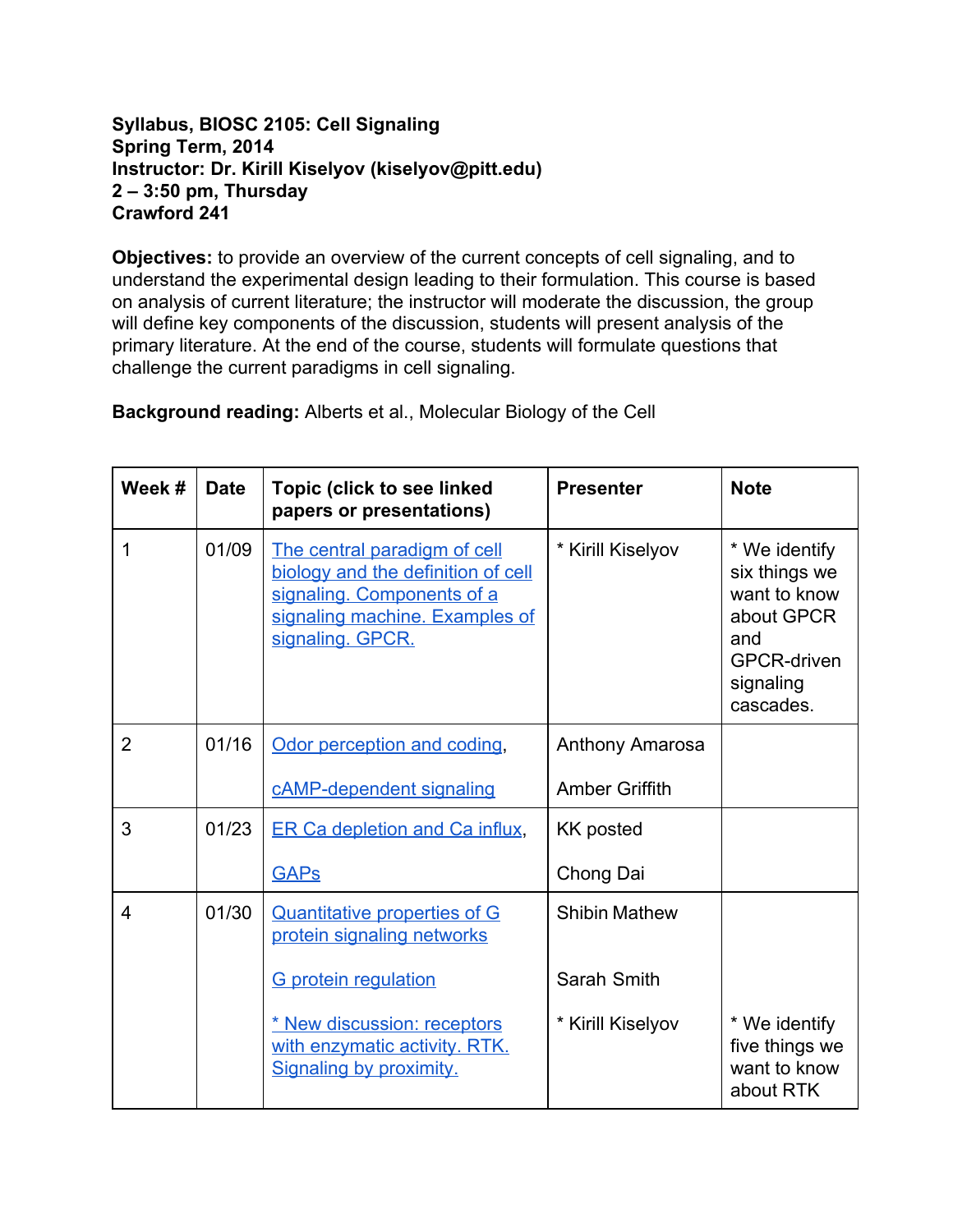|                |       |                                                                                                                       |                                          | and<br>RTK-driven<br>signaling<br>cascades.                                                                 |
|----------------|-------|-----------------------------------------------------------------------------------------------------------------------|------------------------------------------|-------------------------------------------------------------------------------------------------------------|
| 5              | 02/06 | <b>Endocytosis of receptors</b>                                                                                       | <b>Anthony Amarosa</b>                   |                                                                                                             |
|                |       | Growth factor receptors and<br>calcium signaling                                                                      | <b>Amber Griffith</b>                    |                                                                                                             |
| 6              | 02/13 | <b>Receptor phosphatases</b>                                                                                          | Sarah Smith                              |                                                                                                             |
|                |       | <b>Regulation of receptors</b>                                                                                        | Chong Dai                                |                                                                                                             |
| $\overline{7}$ | 02/20 | <b>Scaffold proteins</b>                                                                                              | <b>Shibin Mathew</b>                     |                                                                                                             |
|                |       | <b>RTK followup</b>                                                                                                   | Chong Dai                                |                                                                                                             |
|                |       | * New discussion: long term<br>effects of GPCR signaling                                                              | * Kirill Kiselyov                        | * We identify<br>five things we<br>want to know<br>about how<br><b>GPCR</b><br>regulate gene<br>expression. |
| 8              | 02/27 | <b>CREB</b> regulation of target<br>genes                                                                             | Sarah Smith                              |                                                                                                             |
|                |       | <b>CaMK</b>                                                                                                           | Chong Dai                                |                                                                                                             |
| 9              | 03/06 | <b>CREB regulation of target</b><br>genes                                                                             | Sarah Smith:<br>follow up                |                                                                                                             |
|                |       | <b>Consequences of the removal</b><br>of auto inhibitory region of                                                    | Chong Dai:<br>follow up                  |                                                                                                             |
|                |       | <b>CaMKII</b>                                                                                                         | <b>Tim Mackie</b>                        |                                                                                                             |
|                |       | Does the interchange of CaMKII<br>subunits regulate its activity<br><b>CaM sensitivity to Calcium</b><br>fluctuations | <b>Amber Griffith</b><br>Anthony Amarosa |                                                                                                             |
|                |       | <b>Examples of CaMK signaling</b>                                                                                     |                                          |                                                                                                             |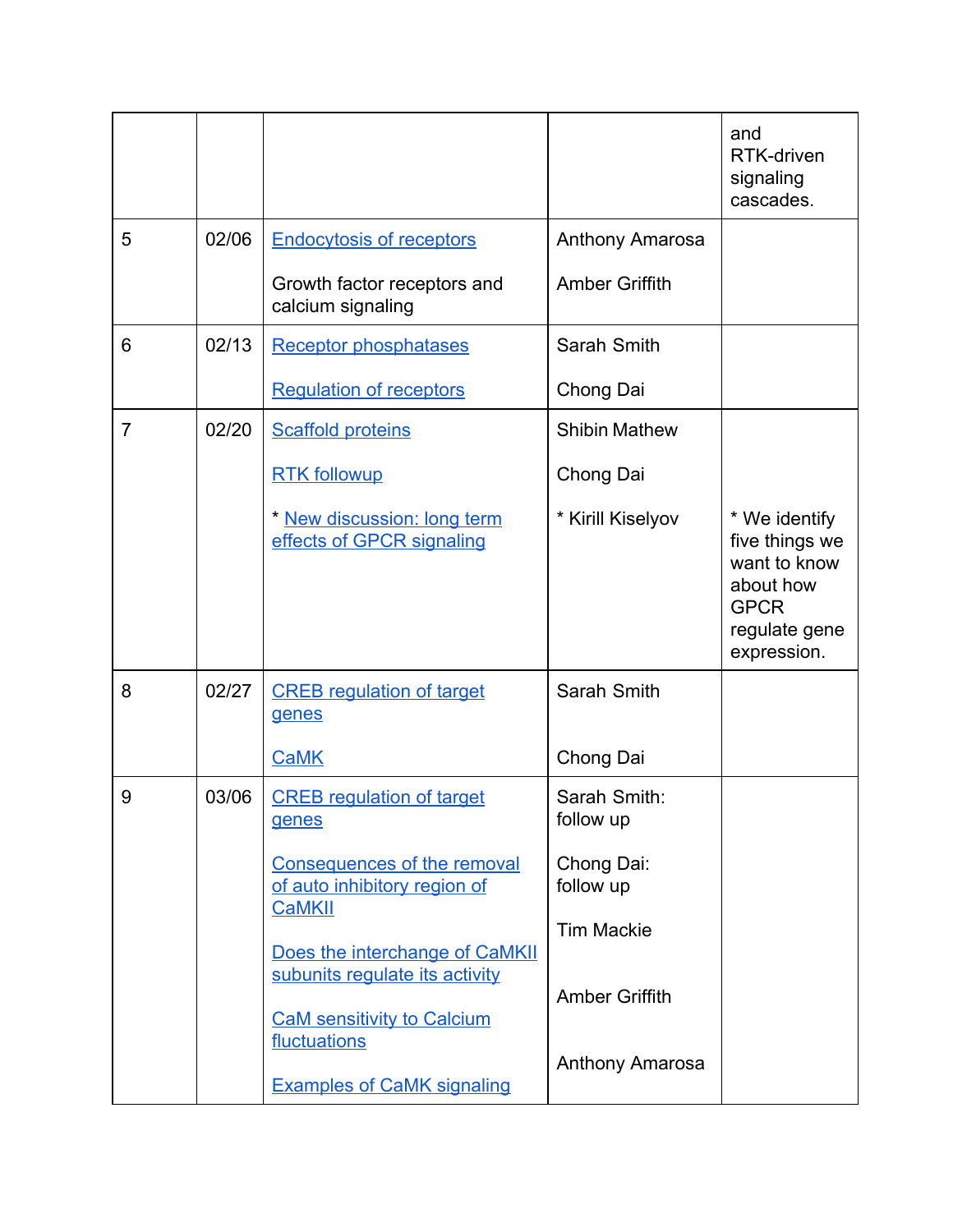|    |       | influencing transcription                                                                                                            |                                                     |                                                                                                                |
|----|-------|--------------------------------------------------------------------------------------------------------------------------------------|-----------------------------------------------------|----------------------------------------------------------------------------------------------------------------|
| 10 | 03/20 | cancelled                                                                                                                            |                                                     |                                                                                                                |
| 11 | 03/27 | Growth factor signaling: how do<br>growth factors regulate cell<br>growth?<br><b>MAPK and cell death</b>                             | <b>Shibin Mathew</b><br><b>Amber Griffith</b>       | We identify<br>five things we<br>want to know<br>about how<br>RTK regulate<br>gene<br>expression.              |
| 12 | 04/03 | <b>How Do Growth Factors</b><br><b>Stimulate Cell Growth?</b><br>The Role of P27 in The                                              | Chong Dai:<br>Chong Dai:<br>follow up               |                                                                                                                |
|    |       | <b>Assembly of Cyclin D1-Cdk4</b><br><b>Complex</b><br>mTOR, autophagy and<br>development                                            | <b>Anthony Amarosa</b>                              |                                                                                                                |
| 13 | 04/10 | <b>Temporal coding of Growth</b><br><b>Factor Signals.</b>                                                                           | <b>Shibin Mathews</b>                               |                                                                                                                |
|    |       | mTORC1 and mTORC2<br>* New discussion: other<br>receptors with enzymatic<br>activity. Signaling and cell death<br>and proliferation. | Anthony Amarosa:<br>follow up.<br>* Kirill Kiselyov | *We identify<br>five things we<br>want to know<br>about<br>signaling in<br>cell death,<br>proliferation<br>and |
| 14 | 04/17 | Prepare and send questions;                                                                                                          |                                                     | development.                                                                                                   |
| 15 | 04/24 | questions assigned                                                                                                                   |                                                     |                                                                                                                |
|    |       | Last round of presentations                                                                                                          |                                                     |                                                                                                                |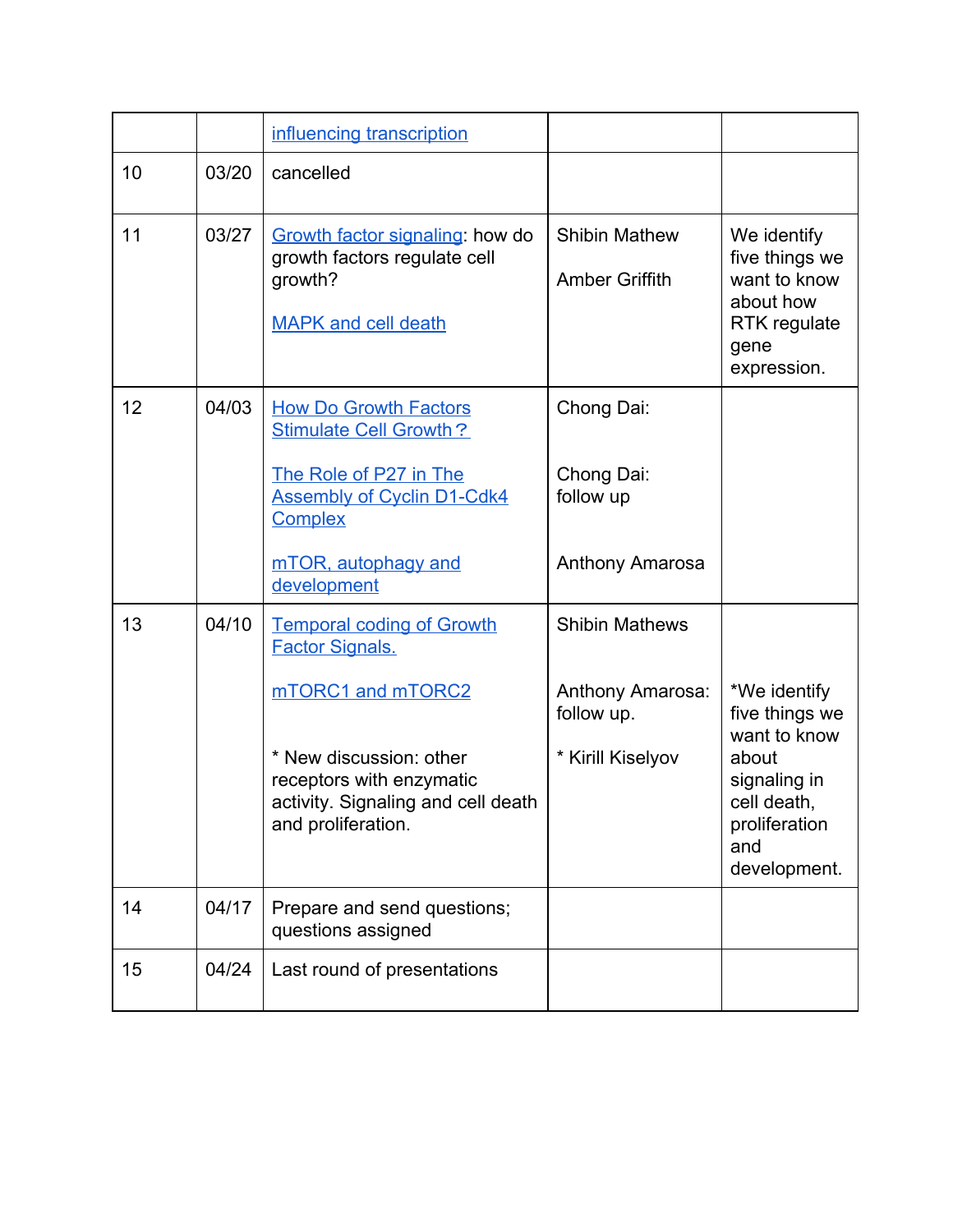## **Exam questions:**

1. Aside from keeping PKA physically inactivated, how else is AKAPS important for regulating PKA signaling in cells?

2. RTKs and GPCRs are both capable of utilizing Ca2+ to relay their signaling cascades. Compare and contrast how these two signaling pathways incorporate Ca2+ in relaying their messages within cells.

3. What is the importance of "signaling hubs" in RTK signaling?

4. How do GAPs prevent cancer occurrence?

5. How does CaMKII slow intracellular [Ca] decline?

6. What is the significance of the interaction between EGFR and Notch signaling pathways for neural cells.

7. How does Ca2+ signaling initiate embryonic development in response to sperm fertilization? What changes occur in the cell and is expression of maternal RNA linked to this calcium signaling event.

8. Both GPCRs and RTKs can trigger PLC to hydrolyze PIP2 to create IP3 and DAG. We learned in class that IP3 goes on to initiate Ca2+ release, but what happens to DAG and what roles does it play in the cells.

9. How are the different Ca2+ oscillation frequencies generated by the cell?

10. Explain how cells sense changes in nutrient availability to activate growth or autophagy. Hint: Discuss bi-directional transport of amino acids across cell membrane and how it depends on nutrient availability (i.e. presence and absence of nutrients). Also, explain if this mechanism changes in tumor cells.

11. Explain how amplitude, frequency and duration of Ca2+ signaling influences (1) NFAT de-phosphorylation and (2) NFAT nuclear translocation in cardiac cells.

12. Explain in short how differences in ERK duration gets decoded to c-Fos mediated activation of early- and late-response genes.

13. Does photoreceptor signaling follow any of the signaling models/cascades that we talked about this semester?

14. Can receptor signaling occur through nongenomic (i.e. without activating/repressing transcription) mechanisms?